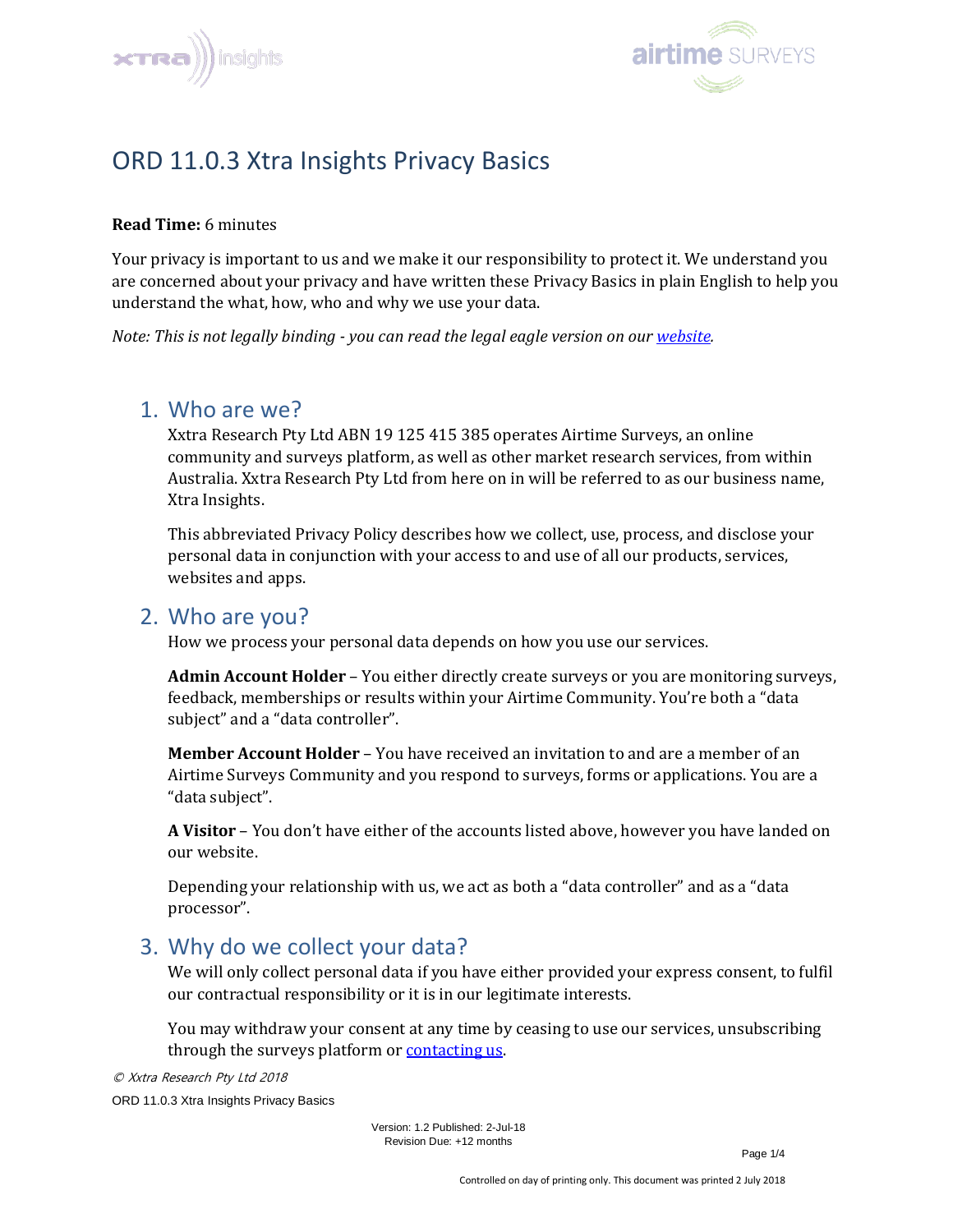



# <span id="page-1-0"></span>4. What data do we collect?

We collect different types of personal data about you as you use our services.

| <b>Information category</b>                                 | <b>Nature of Information Collected</b>                                                                                                                                                    |
|-------------------------------------------------------------|-------------------------------------------------------------------------------------------------------------------------------------------------------------------------------------------|
| <b>Account Information</b>                                  | Your name, email address, a password that you provide, an optional phone<br>number and, if applicable, billing information.                                                               |
| Profile Information                                         | Age, gender, residential address and other contact details.<br>We also collect your survey responses.                                                                                     |
| Social Media Information                                    | Information that you choose to make available to us (such as your<br>Facebook Profile).                                                                                                   |
| <b>Additional User</b><br>Information                       | Your communications and feedback for the purposes of improving our<br>services.                                                                                                           |
| <b>Computer and Mobile</b><br>Device Information            | We store information about the device and applications you use to assist in<br>issue diagnosis.                                                                                           |
| <b>Information from Cookies</b><br>and similar technologies | We use first-party cookies for security and from Google Analytics and<br>Microsoft Application Insights, and third-party cookies from Facebook to<br>track your behaviour and experience. |
| Information from Third<br>Parties                           | We record information about how you arrive at our websites. We also use<br>Google Analytics, but this data is anonymised and can only be viewed by us<br>in aggregate.                    |

# 5. How do we collect and process your data?

How we process your data will largely depend on your relationship with us.

You may withdraw your consent at any time by ceasing to use our services, unsubscribing through the surveys platform or [contacting us.](#page-3-0)

#### 5.1 VISITORS

If you have given us express consent, we will collect your contact information, such as your name, email address, telephone number or any other information you provide. We use this information to contact you, or if you have given consent, send marketing communications. We may collect your Computer and Mobile Device Information and Information from Cookies and similar technologies.

#### 5.2 MEMBER ACCOUNT HOLDERS OR ADMIN ACCOUNT HOLDERS

We collect the information, as outlined in [Item 4,](#page-1-0) to fulfil our contractual obligations or deliver services to you.

We use some identifying information you have provided to respond to enquiries, provide surveys, send information as part of our services, and to send you marketing and promotional information. If you're an Admin Account Holder this information helps provide you with our services, invoice you, provide customer support, and communicate with you.

© Xxtra Research Pty Ltd 2018

ORD 11.0.3 Xtra Insights Privacy Basics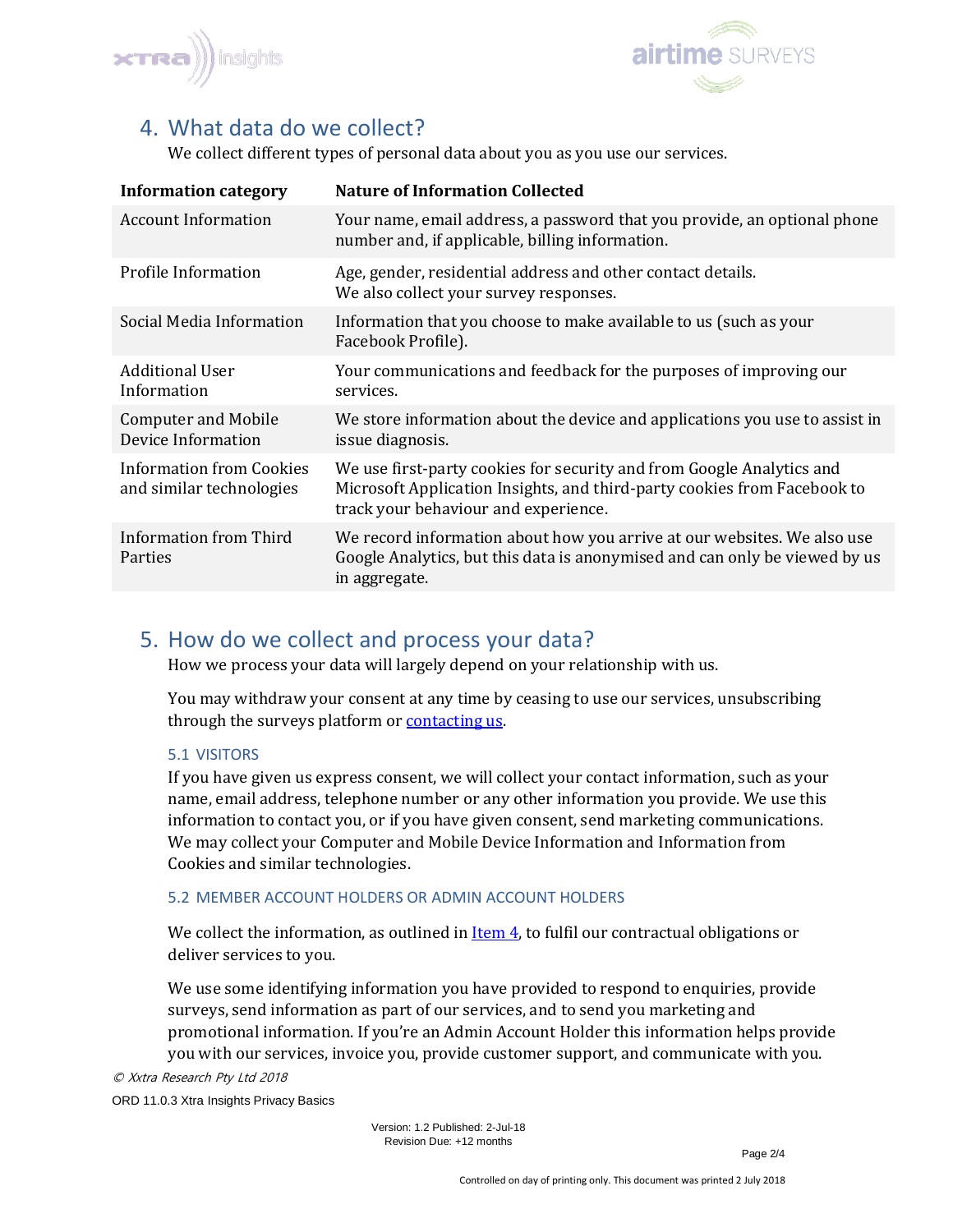



As a Member Account Holder, we do not control how Admin Account Holders use your personal data. If you have concerns, please contact your Admin Account Holder or consult their Privacy Policy for details.

At no time will we ever sell to a third party (other than the Admin Account Holder) survey response data.

# 6. How are we transferring your data?

We may need to allow our staff, suppliers and service partners to access de-identified personal data you have supplied. These recipients may live outside the country where you reside. We have implemented strict security measures to limit the risk of a data breach, however, there are still risks.

# 7. Information you share

We strongly recommend never sharing your password or access with any other person. If you are an Admin Account Holder, it is your responsibility to protect data subjects' personal data.

### 8. Security

We have a comprehensive security system in place to protect your information.

It is your responsibility to guard against unauthorized access to your personal data on your account or device.

### 9. Our Service Partners

Sometimes we're required to engage third parties to provide you with all our services.

### 10. Data Retention

We keep a record of your data for as long as necessary. We also provide functionality to update or delete certain personal data.

If your account is cancelled, for example you unsubscribe, we will use anonymization and pseudonymization to remove personal data.

# 11. Safety of Minors

You cannot register as a Member Account Holder if you're under the age of 16, without the direct consent of a legal parent or guardian.

# 12. Changes to our Privacy Policy

We might change this policy from time to time. We will let you know when we do.

# 13. Direct Marketing campaigns

If we have contacted you directly with marketing and promotional material, you will be provided functionality to opt-out.

© Xxtra Research Pty Ltd 2018 ORD 11.0.3 Xtra Insights Privacy Basics